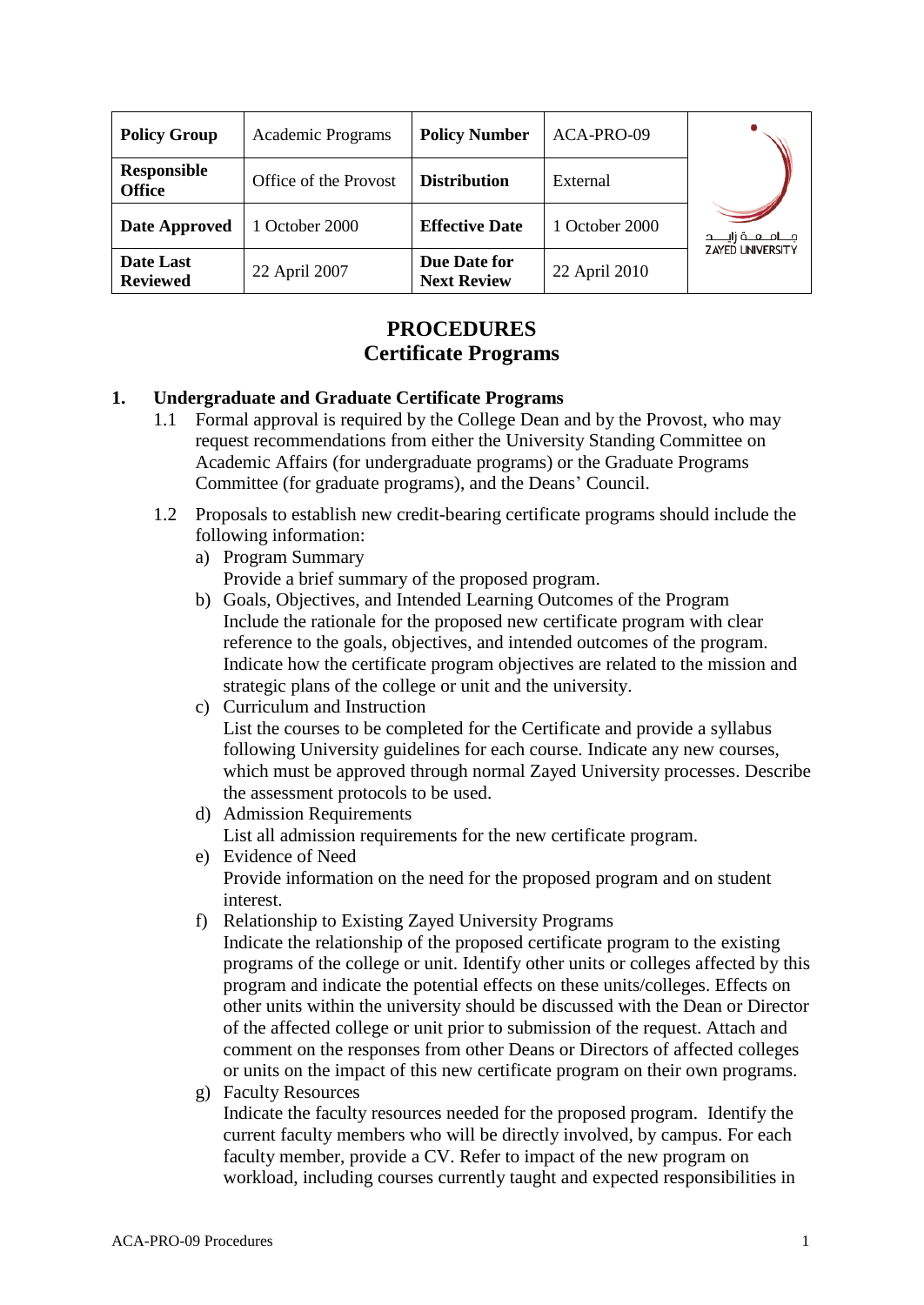the new program. If it will be necessary to add, or reassign, faculty in order to begin and operate the program, give the number and desired qualifications of the persons to be added, or reassigned.

h) Other Resources (Library, Computing Services, Facilities, Specialized Equipment)

Indicate the other resources necessary to support the certificate program and the extent to which they are currently available. Indicate any new resources required.

i) Budget

Indicate the estimated expenditures for the duration of the certificate program. Include both the reallocation of existing resources and anticipated or requested new resources. Show the basis for the determination of participant fees. Include a budget narrative that explains significant line items and discusses specific reallocation envisioned. The budget should include consideration of faculty resources and administrative costs as well as library, information technology, equipment and space needs.

- j) External Partnerships or Contractual Arrangements Report any external partnerships or contractual arrangements associated with the new certificate program.
- k) Program Evaluation Indicate the measures that will be used to assess the effectiveness of the program and the learning outcomes of students enrolled. Indicate the criteria for success and the expected use of the outcomes data for program improvement.
- l) Sample of certificate to be awarded upon completion of the program.

## **2. Training Certificate or Certificate of Participation and/or Attendance Programs**

- 2.1 Proposals for non-credit-bearing certificate programs must be approved by the Dean or Director responsible for the program, with notification provided to the Provost prior to initiation of the program.
- 2.2 Proposals should contain:
	- a) The program title;
	- b) Detailed description of the program;
	- c) Estimated enrollment;
	- d) Resources required;
	- e) Estimated budget;
	- f) Sample of certificate to be awarded upon completion.
- 2.3 Prior to making a decision about the program the College Dean may circulate the proposal to other College Deans, the Provost, and/or other selected University administrators for review and comment.
- 2.4 Required records for non-credit-bearing programs must be maintained by the College or unit offering the program and submitted to the Office of the Provost. These records must include:
	- a) Program title, program description, program approval, and dates of program offerings;
	- b) Sample of certificate to be awarded upon completion;
	- c) A record of attendance;